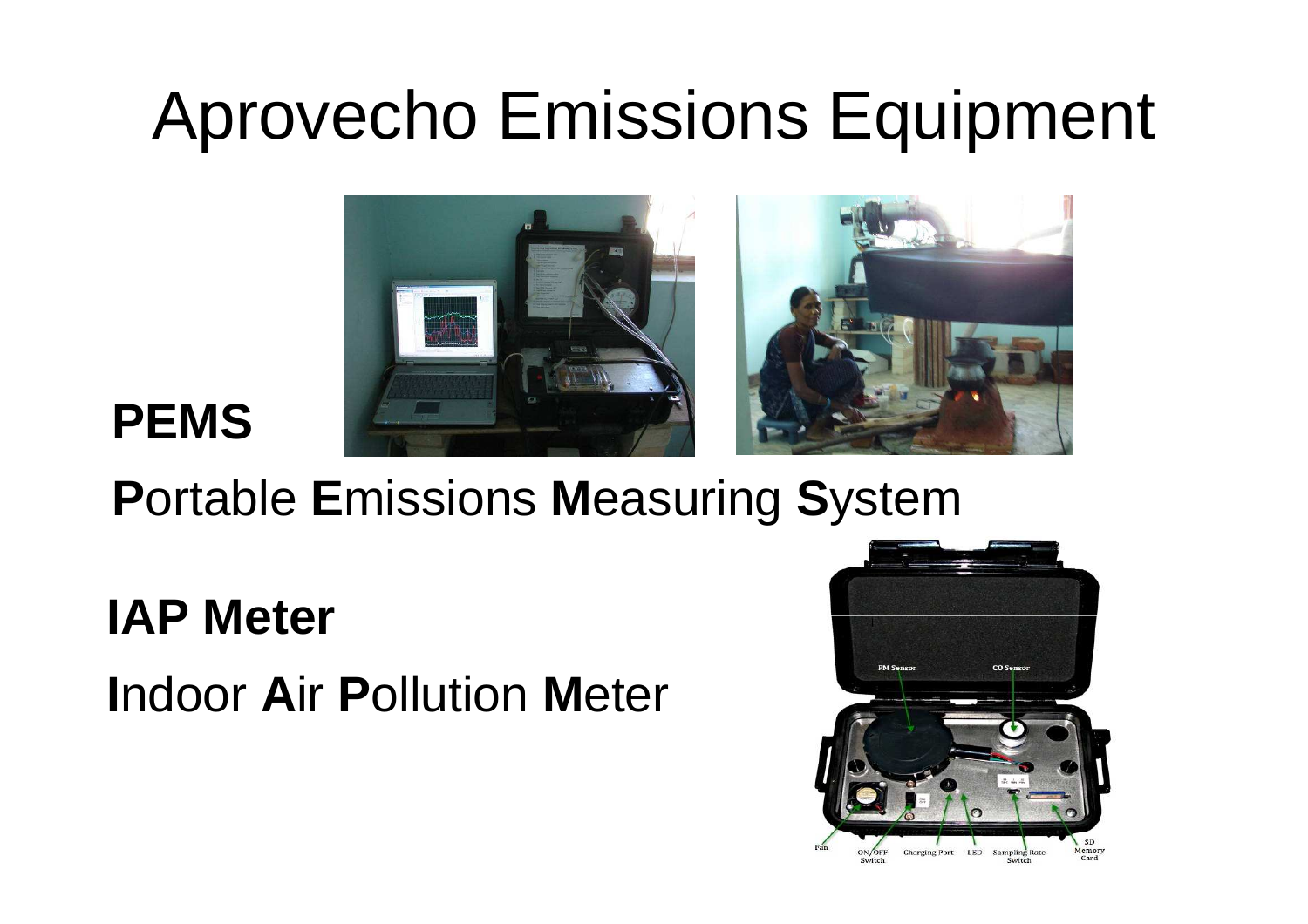- $\bullet$ Collection hood collects stove emissions
- 0 Sample box measures:
	- 1.CO
	- 2.CO2
	- 3.PM
	- 4.Flow rate in duct
	- 5.Temp in duct
	- 6.Pot temp

Filter **Suction Pump** Gas sensors

 $\bullet$ Uses:

> 1.Measure total stove emissions (WBT, CCT) 2.Stove design tool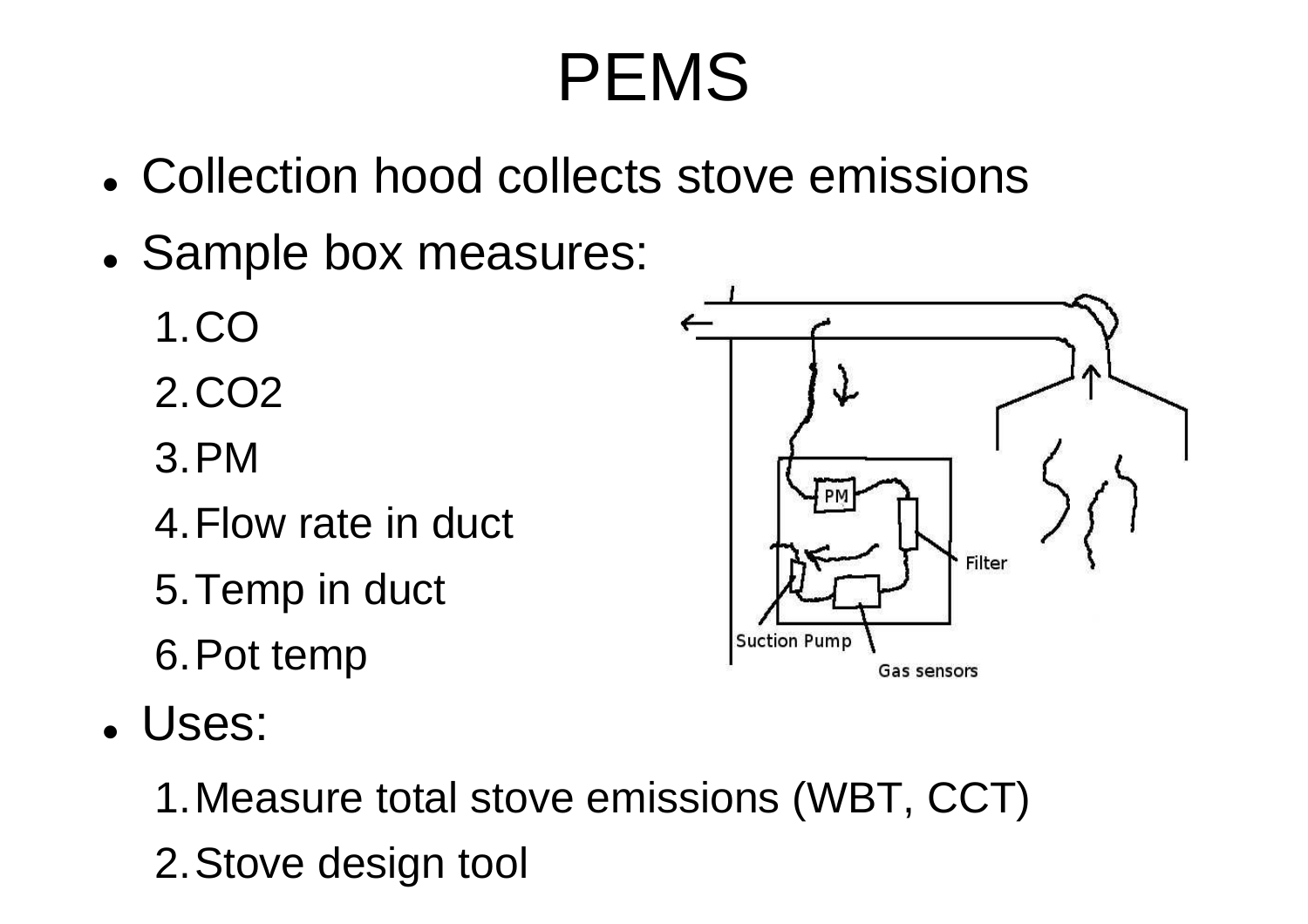#### CO Sensor: Electrochemical Cell



Diagram Courtesy Monox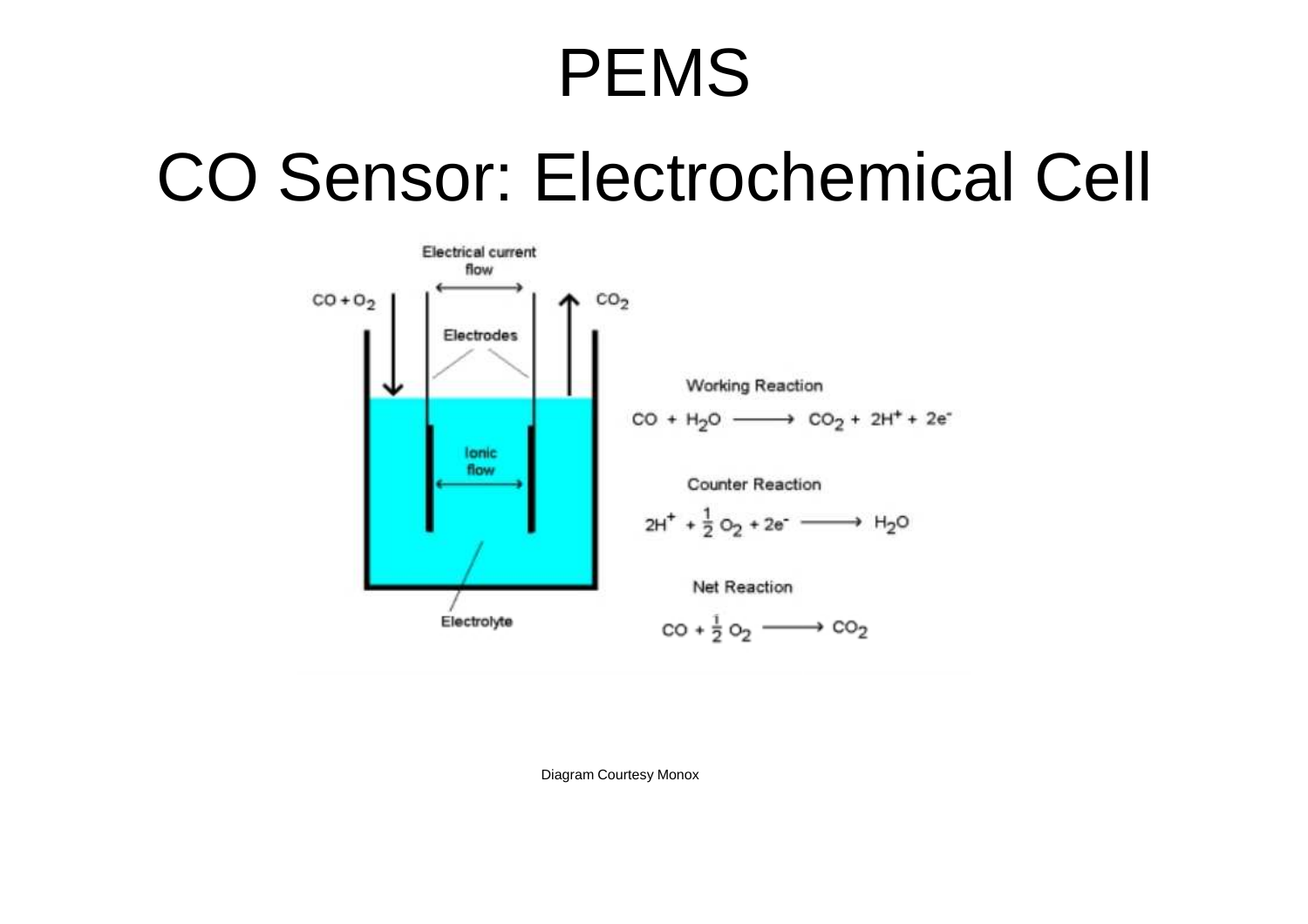#### PM Sensor: Scattering Photometer

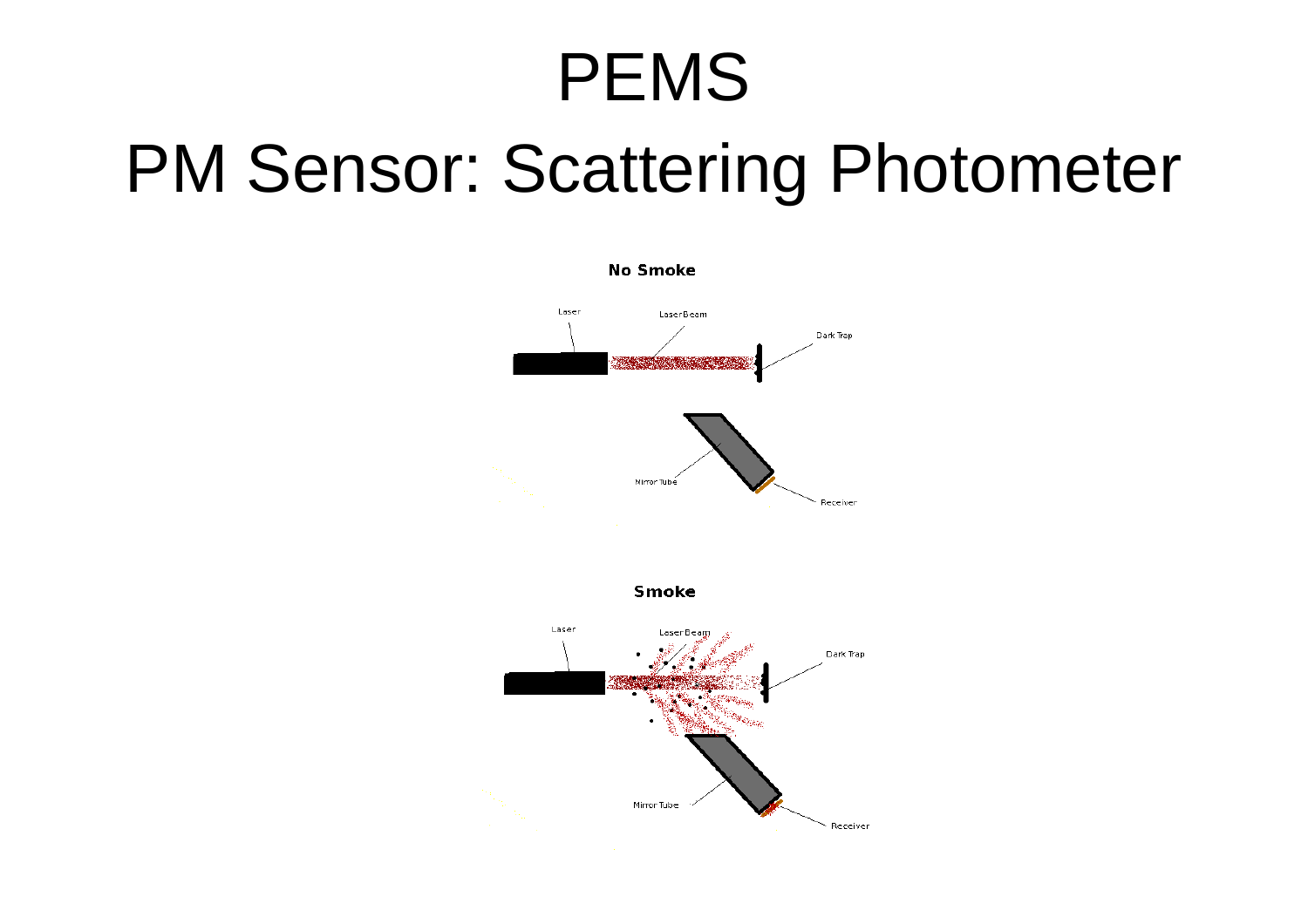# CO2 Sensor: NDIRPEMS

#### **Non Disperive Infrared**



 $\ddot{\phantom{0}}$ 

Temp change of gas is proportional to CO2 concentration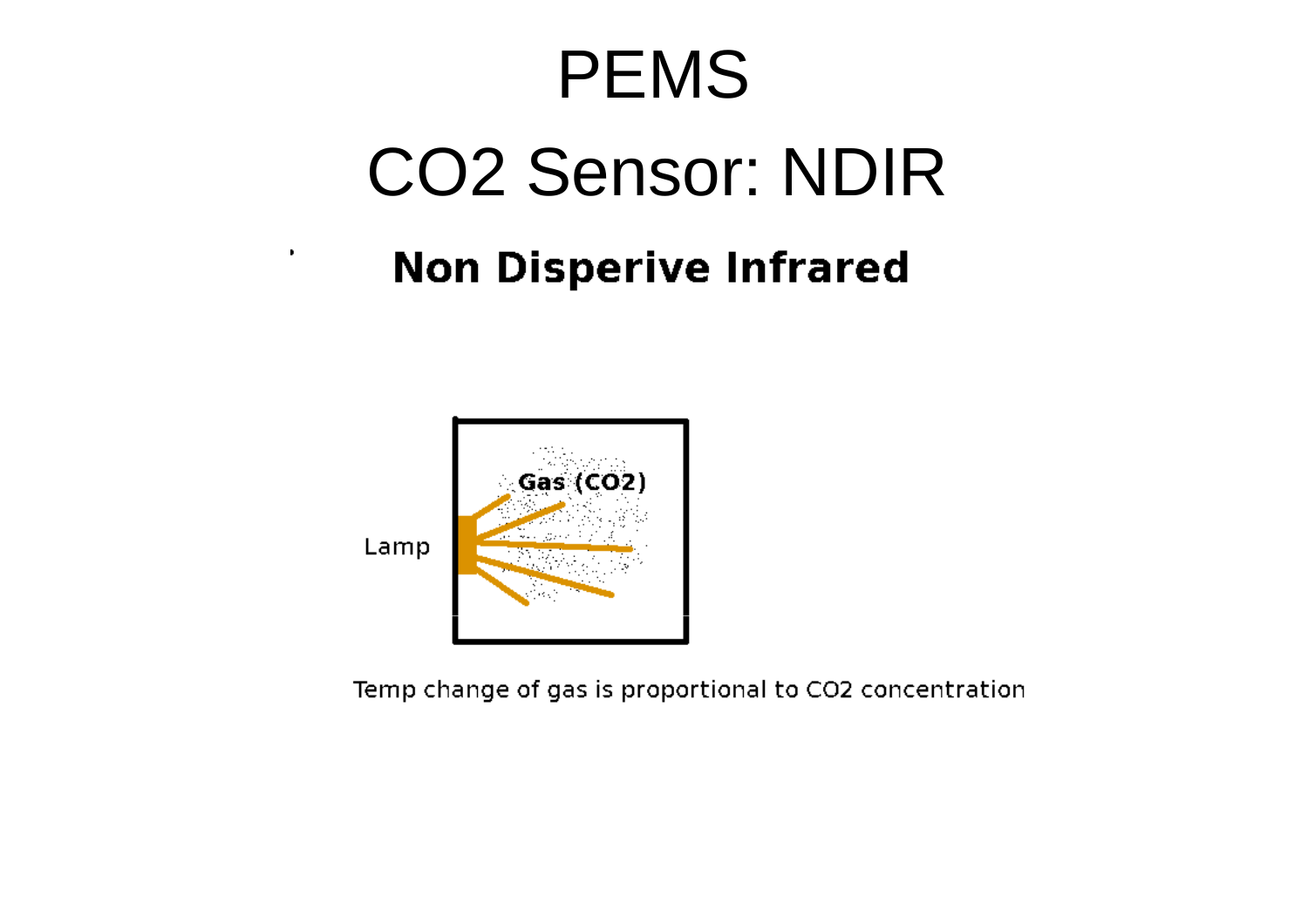# PEMS Data Processing Software

- $\bullet$  Outputs include:
	- Graph of emissions vs. time
	- 0 Standard performance measures
	- 0 • Specific fuel consumption (grams/liter)
	- 0 Total emissions
	- 0 • Specific Emissions (grams/liter)
	- 0 Emissions Factors (grams/kg fuel)
	- 0 Efficiency and Firepower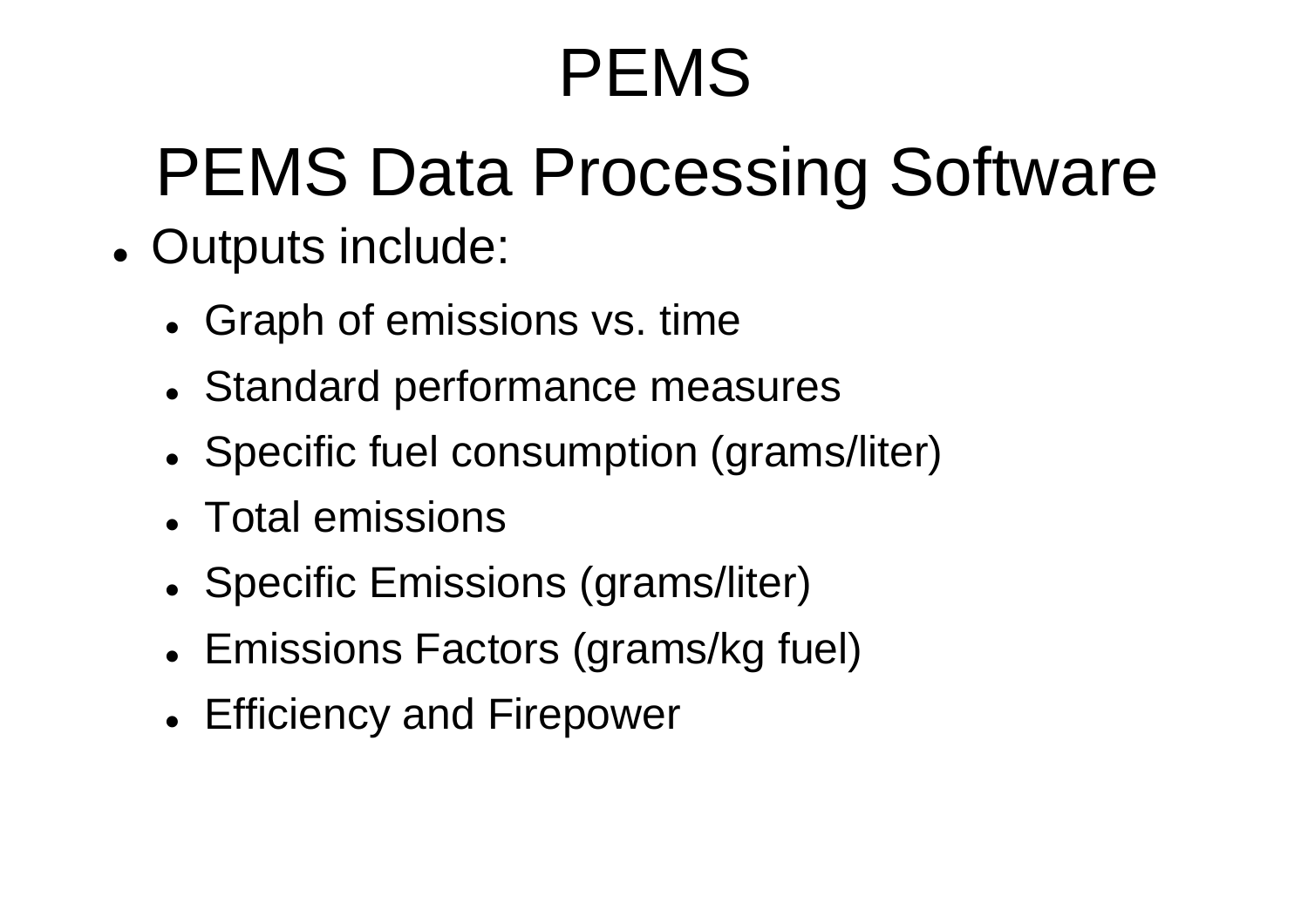#### Future Improvements

- 2 models:
	- 1. Portable hood
	- 2. Permanent lab hood
- 0 Gravimetric and particle size separator for more accurate PM measurement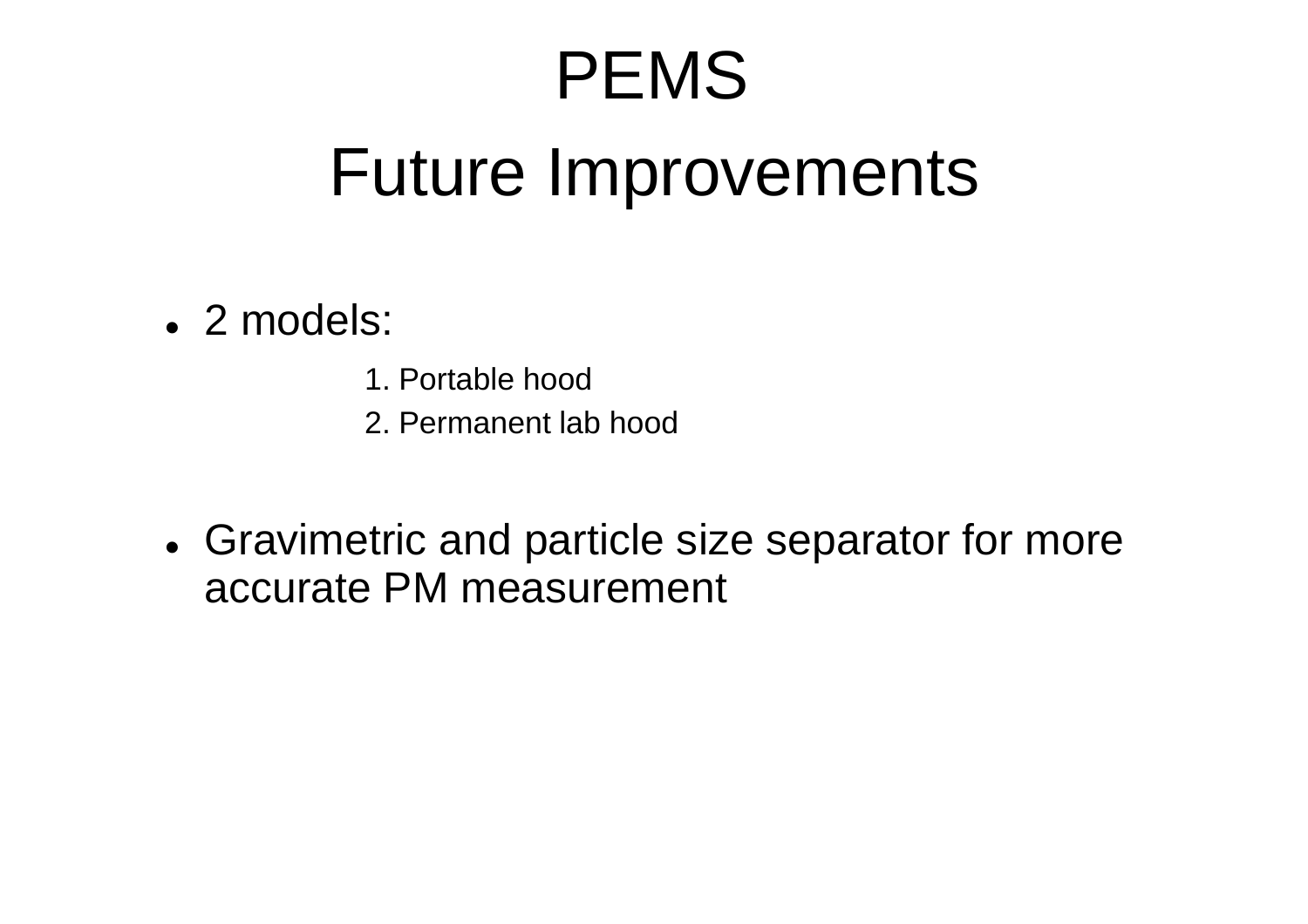# Indoor Air Pollution Meter

- Measures concentrations of:
	- •CO (Carbon Monoxide)
	- •PM (Particulate Matter)
- • Uses:
	- •Measure room concentration
	- • Measure personal exposure
		- wear meter in backpack with sample tube
	- •CCT, KPT, other comparative tests
- Stores data on SD Memory Card

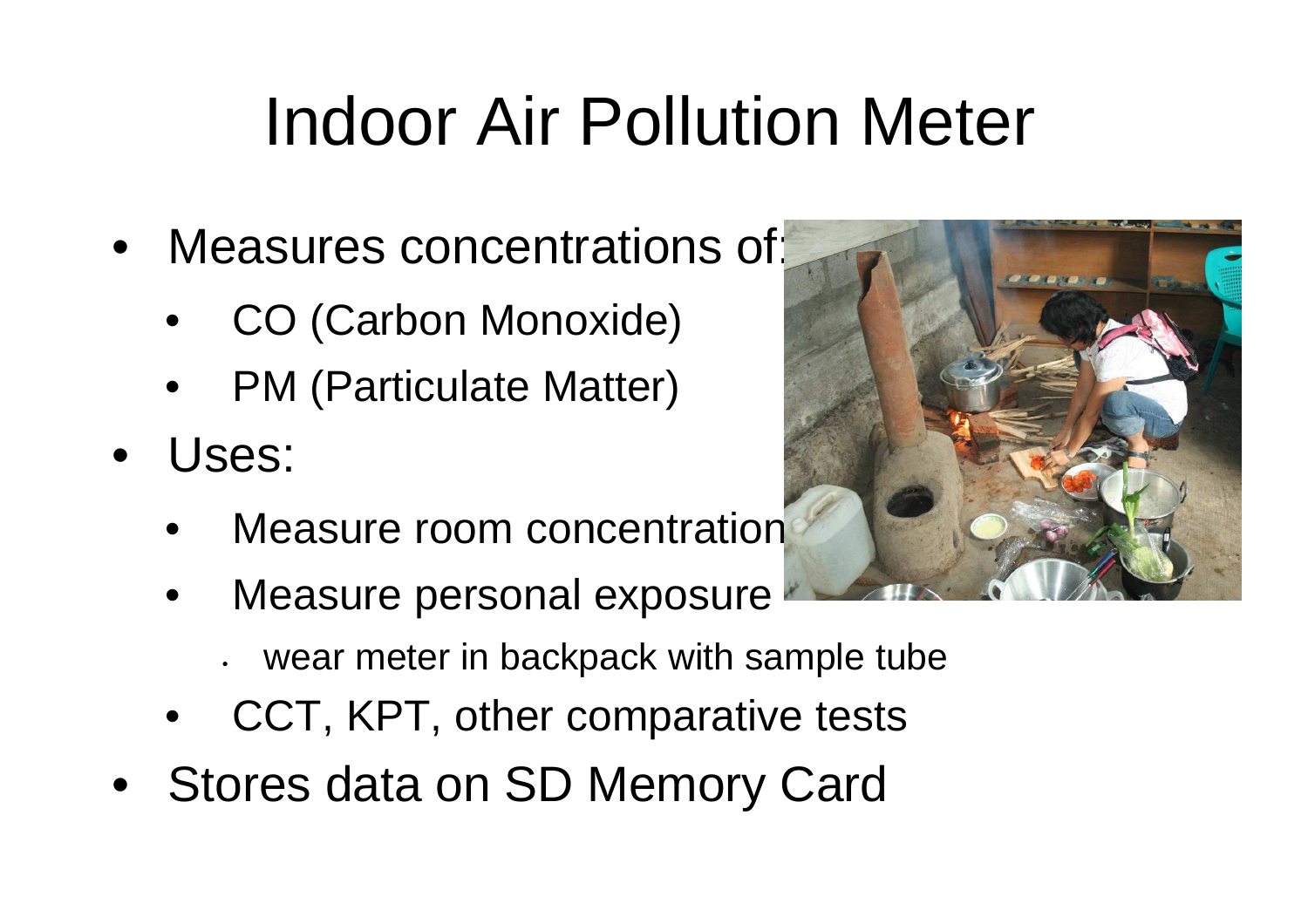#### PM Sensor: Scattering Photometer(same as PEMS)Indoor Air Pollution Meter

**No Smoke** 



Receiver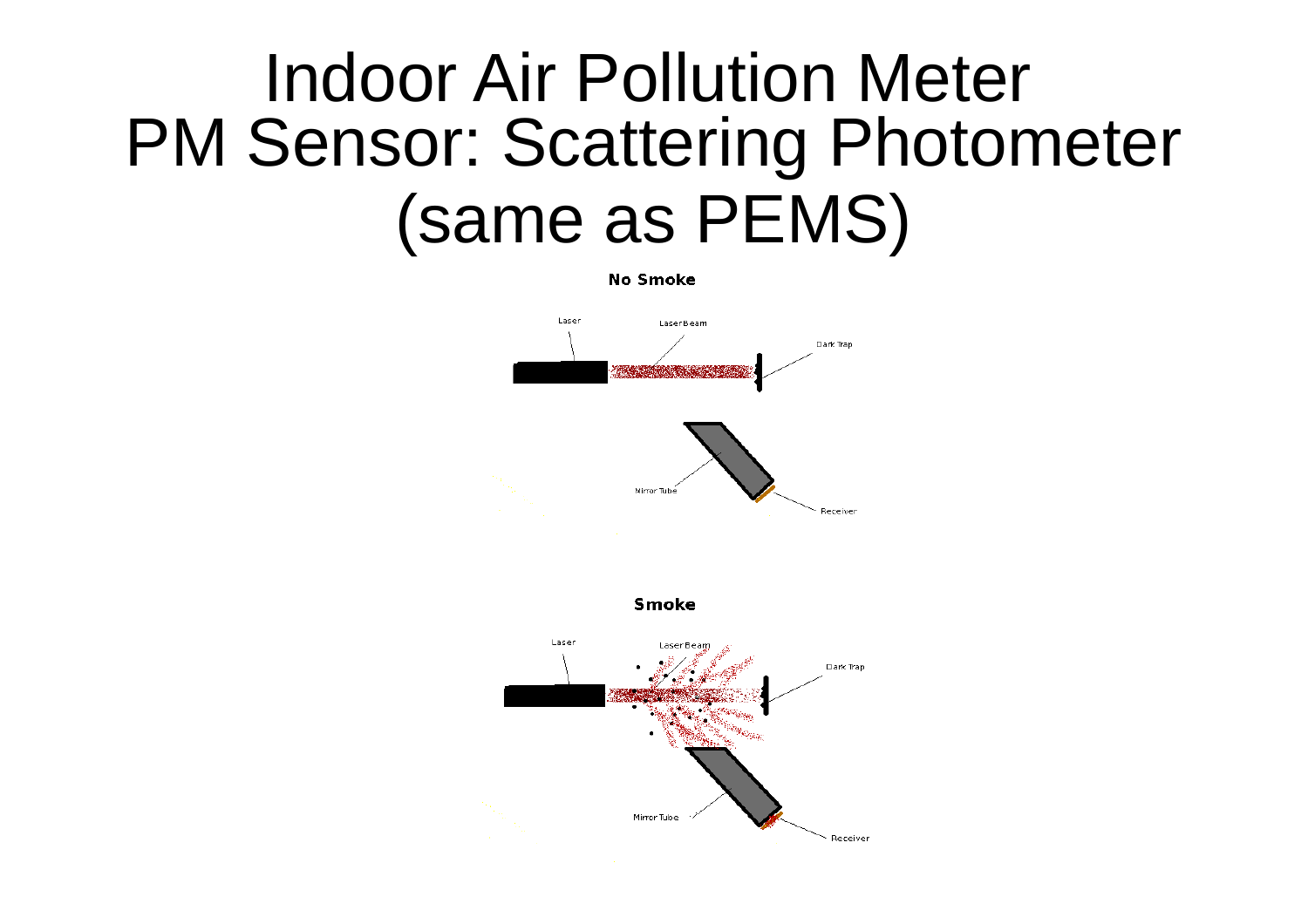#### CO Sensor: Electrochemical Cell (same as PEMS)Indoor Air Pollution Meter

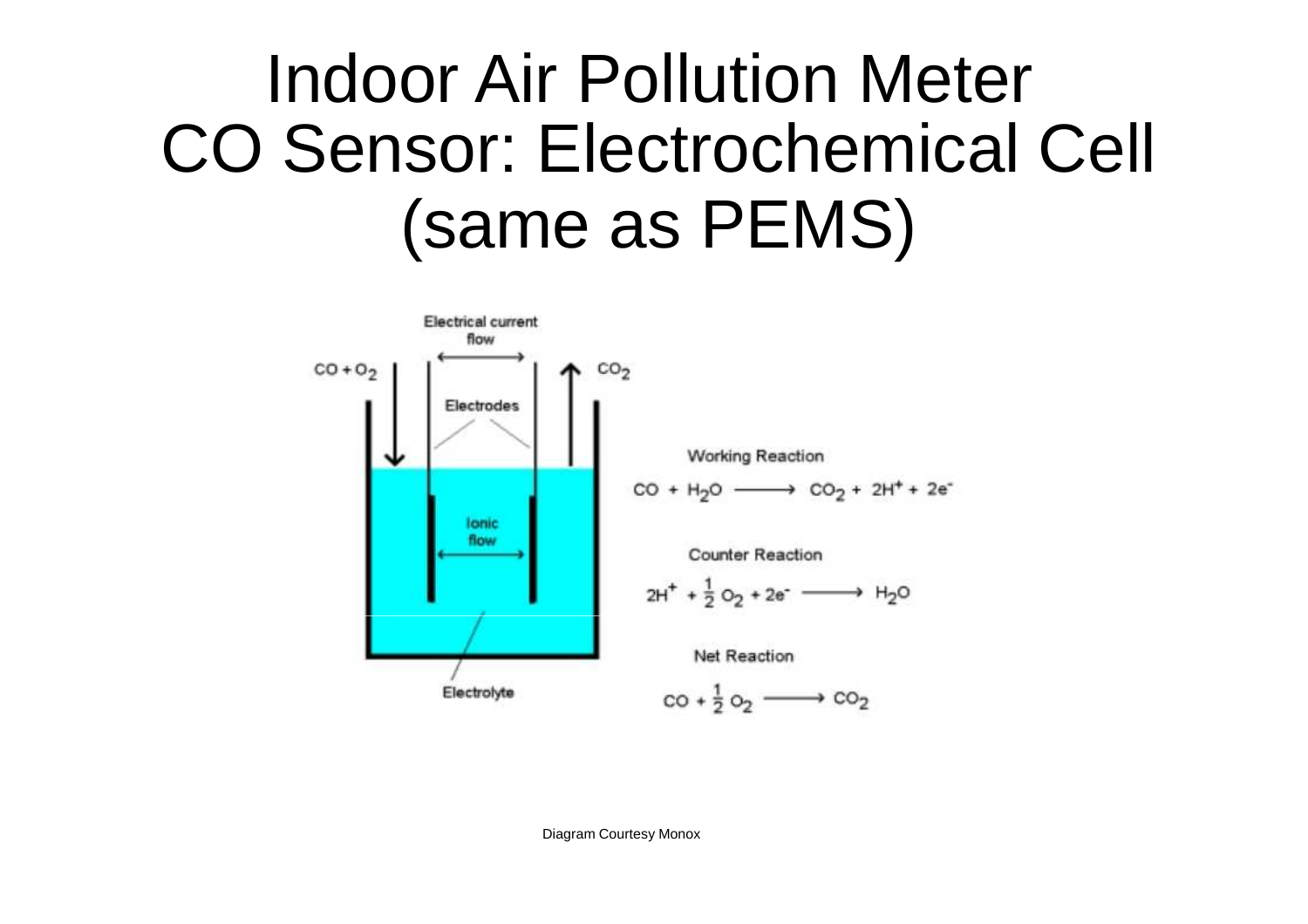### FeaturesIndoor Air Pollution Meter

- $\bullet$ Sample speed selection
- Fast: Every 10 secondsBattery life: 3 days**Medium: Every 1 minute** Battery life: 2 weeks**★ Slow: Every 10 minutes** Battery life: 1 monthLED indicates meter is on
- Serial port for live graphing

 $\bullet$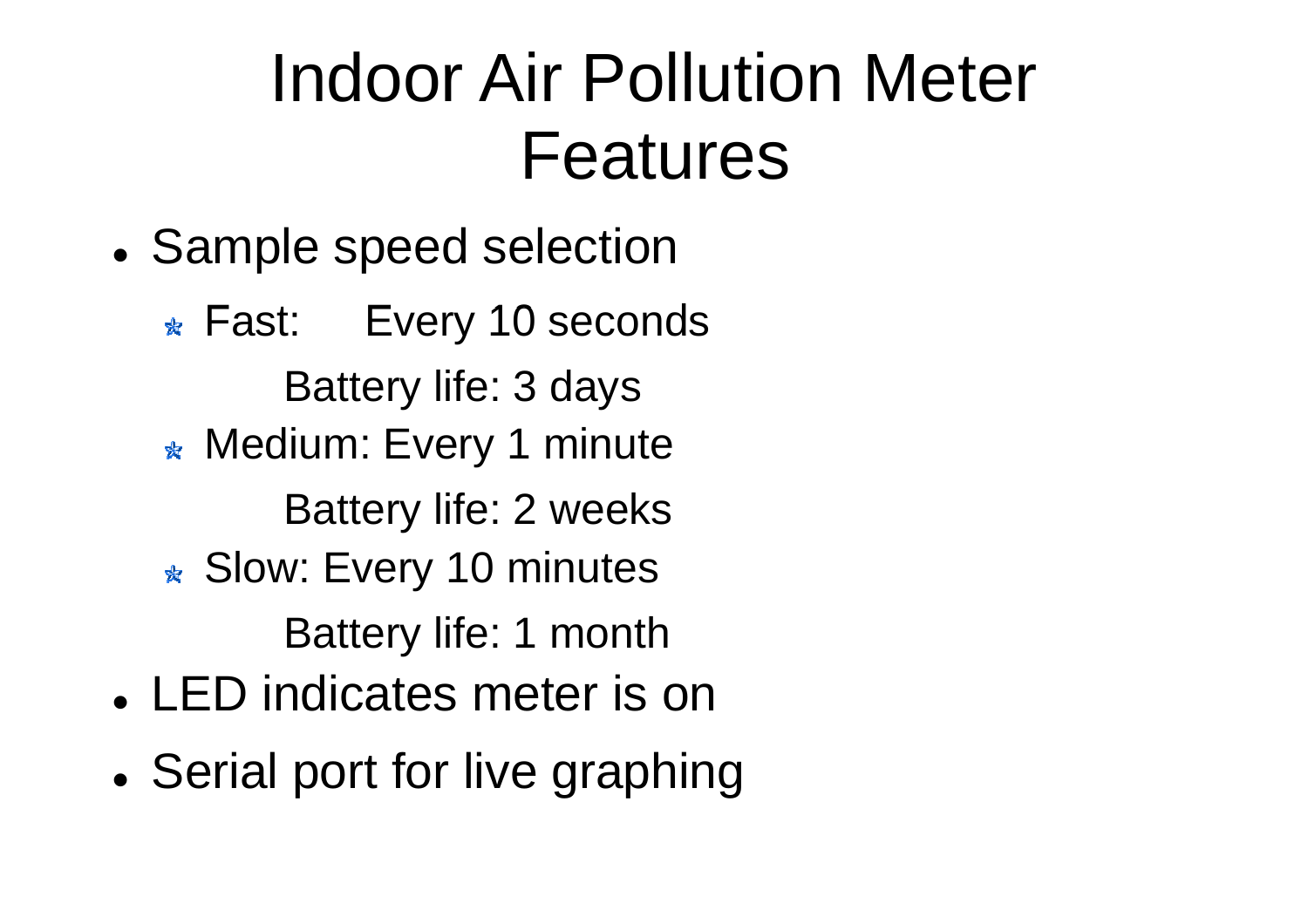# Data Processing SoftwareIAP Meter

- $\bullet$  Outputs include:
	- $\bullet$ Graph of emissions vs time
	- Average concentrations
	- Maximum and minimum concentrations
	- $\bullet$ 15 minute average concentrations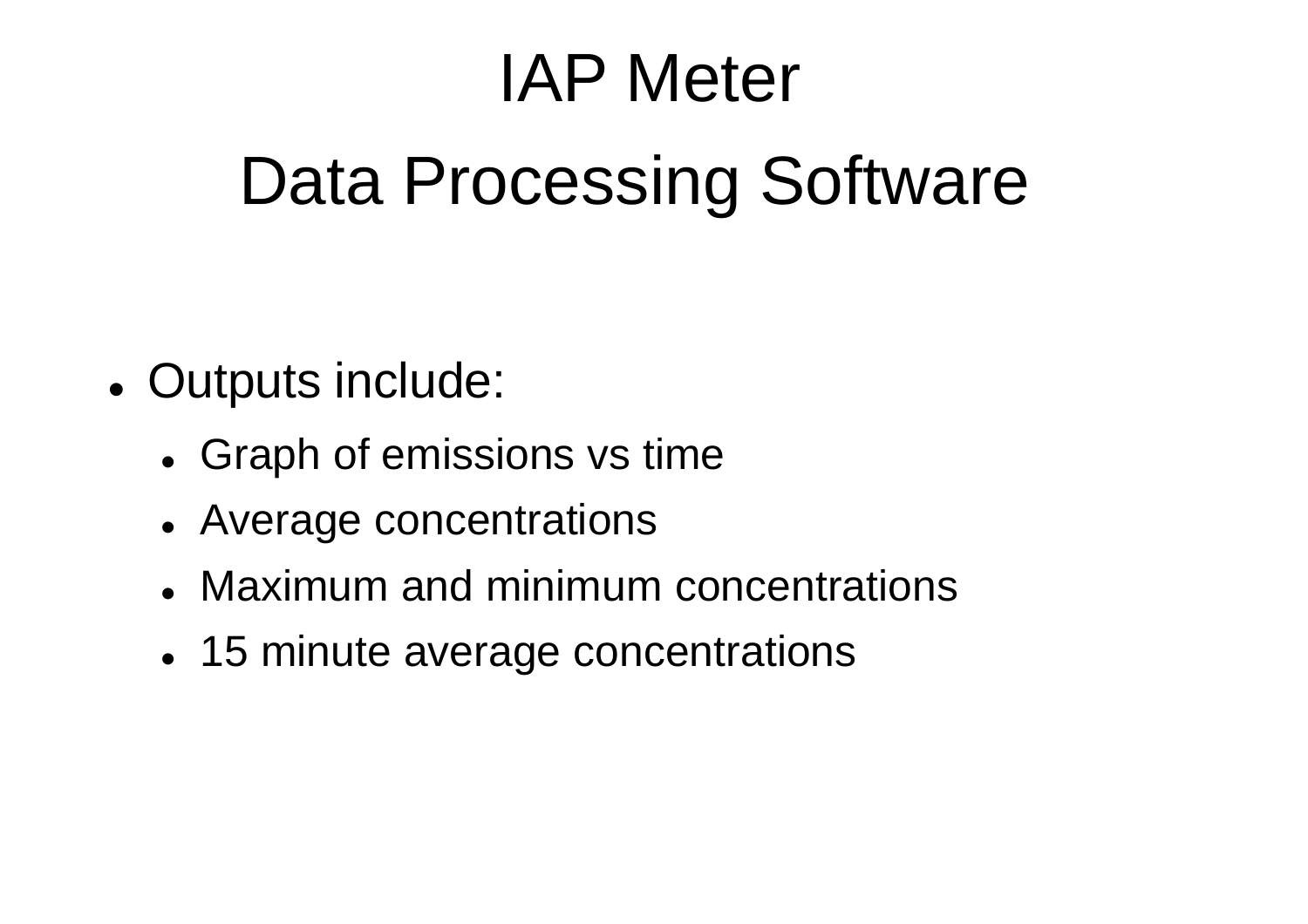### IAP Meter

#### Future Improvements

• Add CO2 sensor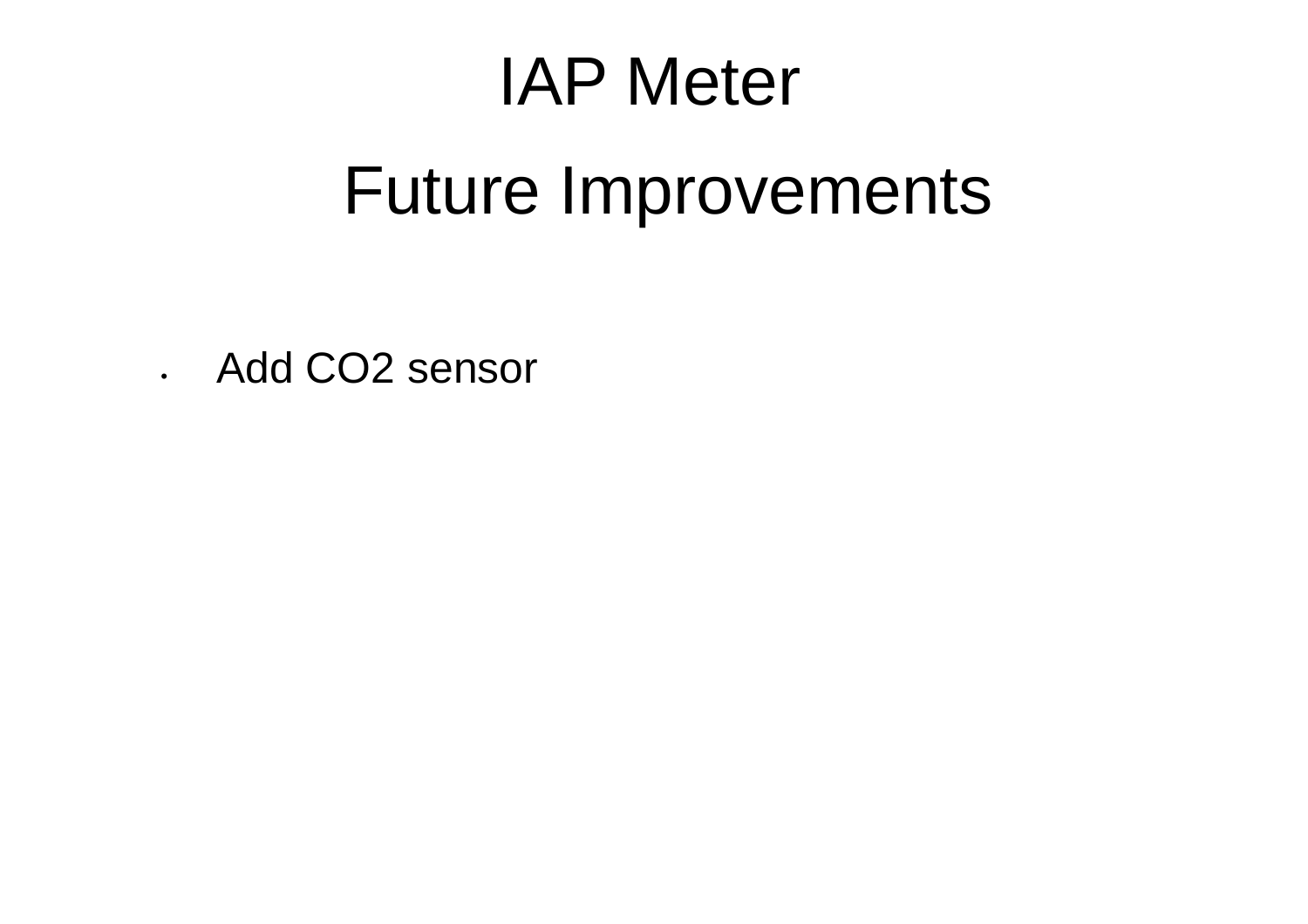# Summary

#### **PEMS**

- measures emissions: • measures emissions: • measures emissions: CO, PM, and CO2
- $\bullet$  measures flue temp and flow rate to calculate total emissions
- $\bullet$  measures pot temp for WBT
- $\bullet$ Cost: \$10,000 USD

#### **IAP Meter**

- $\bullet$ CO and PM
- measures room concentrations and personal exposure

 $\bullet$ Cost:\$2,400 USD